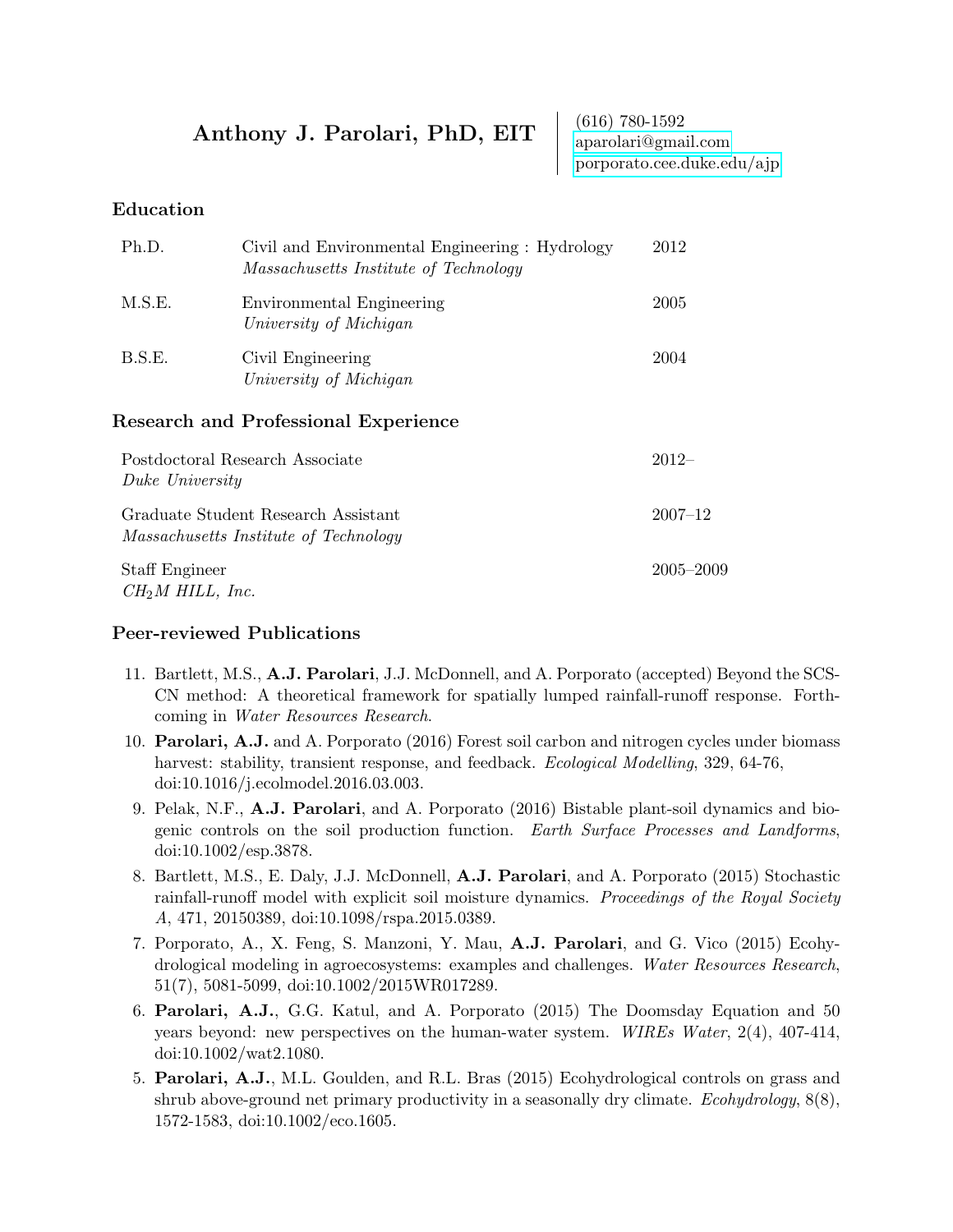- 4. Parolari, A.J., G.G. Katul, and A. Porporato (2014) An ecohydrological perspective on drought-induced forest mortality. Journal of Geophysical Research Biogeosciences, 119, 965– 981, doi:10.1002/2013JG002592.
- 3. Parolari, A.J., M.L. Goulden, and R.L. Bras (2012) Fertilization effects on the ecohydrology of a southern California annual grassland. Geophysical Research Letters, 39, L08405, doi:10.1029/2012GL051411.
- 2. Bain, D.J., M.B. Green, J.L. Campbell, et al. (2012) Legacies in material flux: structural catchment changes pre-date long-term studies. BioScience, 62, 575–584, doi:10.1525/bio.2012. 62.6.8 (product of an NSF LTER workshop with 22 co-authors, including A.J. Parolari).
- 1. Pastore, C.L., M.B. Green, D.J. Bain, et al. (2010) Tapping environmental history to recreate America's colonial hydrology. Environmental Science and Technology, 44, 8793–9242, doi:10.1021/es102672c (product of an NSF sponsored summer school with 17 co-authors, including A.J. Parolari).

#### Manuscripts in review (preprints available upon request)

- 3. Parolari, A.J., M.L. Mobley, A.R. Bacon, G.G. Katul, D.deB. Richter, and A. Porporato. Boom and bust carbon-nitrogen dynamics during reforestation. Manuscript in first review at Biogeochemistry, submitted May 2016.
- 2. Huang, C.W., J.C. Domec, T. Duman, G. Manoli, A.J. Parolari, G.G. Katul. The role of plant water storage on water fluxes within the coupled soil-plant system. Manuscript in second review at New Phytologist, submitted May 2016.
- 1. Bartlett, M.S., A.J. Parolari, J.J. McDonnell, and A. Porporato. A probabilistic storage framework for semi-distributed modeling that unifies the SCS-CN method, VIC, PDM, and TOPMODEL. Manuscript in first review at Water Resources Research, submitted April 2016.

#### Other Publications

- 2. Parolari, A.J. The nitrogen cycle and ecohydrology of seasonally dry grasslands. Ph.D. thesis, Massachusetts Institute of Technology, 2012.
- 1. Hasit, Y.J., J. Anderson, T. Rockaway, A. Parolari, and M. French. Distribution Water Quality Issues Related to New Development or Low Usage. American Water Works Association, Denver CO, 2007.

#### Presentations

- 9. Parolari, A.J., J. Yin, and A. Porporato. Impact of cloud timing on surface temperature and related hydroclimatic dynamics. Presentation given at the American Geophysical Union Fall Meeting, December 2015, San Francisco CA.
- 8. Parolari, A.J. and A. Porporato. A lumped, macroscopic approach to modeling soil moisture,  $CO<sub>2</sub>$  transport, and weathering in the critical zone. Presentation given at the American Geophysical Union Fall Meeting, December 2015, San Francisco CA.
- 7. Parolari, A.J., G.G. Katul, and A. Porporato. Soil N as a buffer of critical zone carbon and nitrogen cycles in harvested ecosystems. Presentation given at the American Geophysical Union Fall Meeting, December 2014, San Francisco CA.
- 6. Parolari, A.J. Hydrologic controls on ecosystem dynamics. Wayne State University Civil and Environmental Engineering Seminar, December 2013, Detroit MI.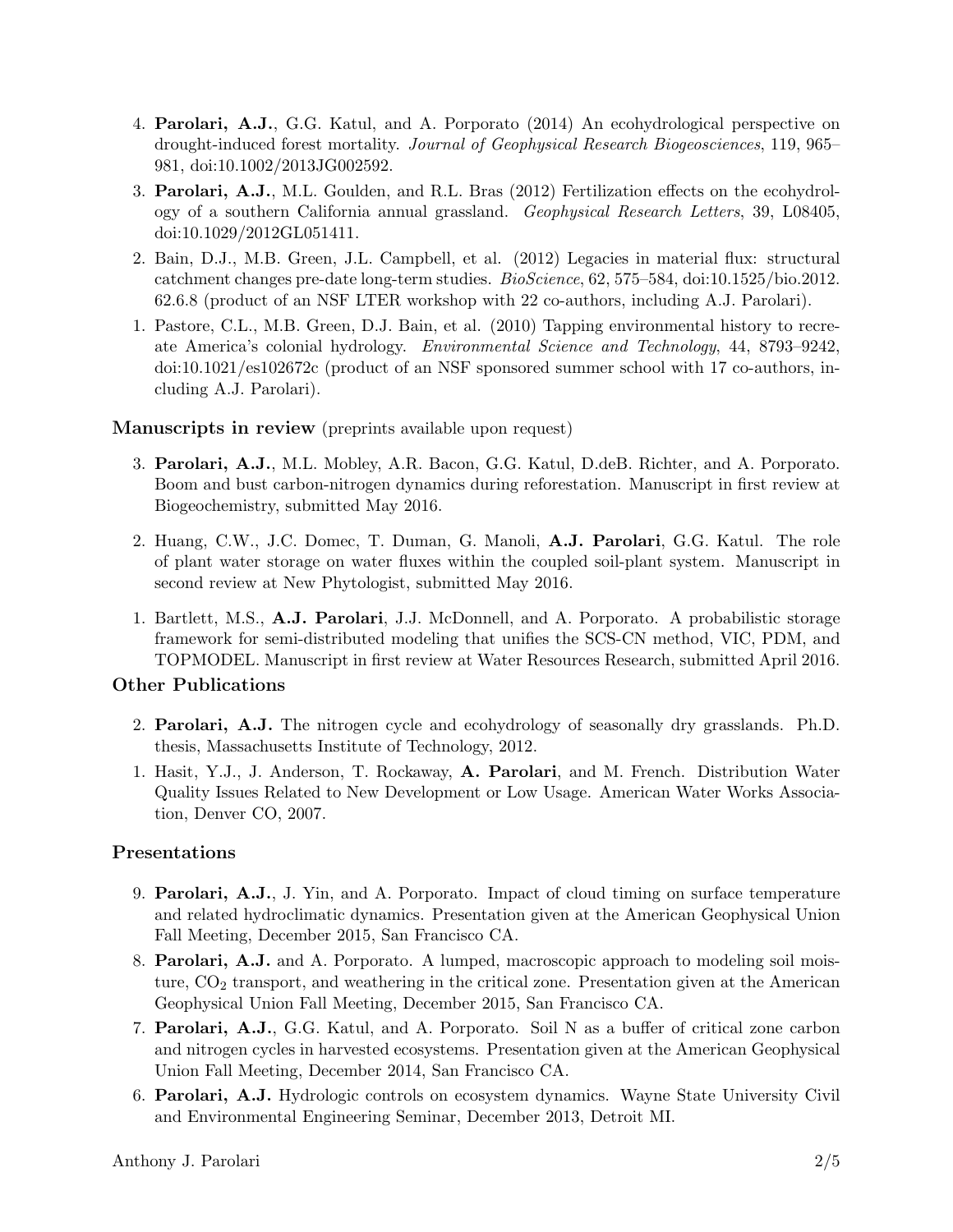- 5. Parolari, A.J., M.L. Goulden, and R.L. Bras. Interactions between vegetation, hydrology, and soil biogeochemistry in a Southern California annual grassland. Presentation given at the American Geophysical Union Fall Meeting, December 2011, San Francisco CA.
- 4. Parolari, A.J. Fertilization effects on the ecohydrology of a southern California annual grassland. Columbia University International Research Institute for Climate and Society, June 2011, Palisades NY, Invited.
- 3. Parolari, A.J. Rooting strategies for water and nitrogen uptake. Tufts University Water Systems, Science, and Society Seminar, March 2011, Somerville MA, Invited.
- 2. Parolari, A., C. Hewitson, T. Coleman, J. Wilson, and B. Ernst. Optimizing the Decision Making Process for Collection System Utilities. Presentation given at the Water Environment Federation Collection Systems Specialty Conference, May 2007, Portland OR.
- 1. Parolari, A., Y. Hasit, J. Anderson, T. Rockaway, and M. French. Best Management Practices for Optimizing Water Age Management. Presentation given at the American Water Works Association Distribution System Symposium, September 2006, Phoenix AZ.

#### Conference Posters

- 7. Parolari, A.J., A. Porporato, and G.G. Katul. Power-law growth and punctuated equilibrium dynamics in water resources systems. Poster presented at the American Geophysical Union Fall Meeting, December 2015, San Francisco CA.
- 6. Parolari, A.J., N. Pelak, G.G. Katul, D. deB. Richter, and A. Porporato. Non-linear dynamics in plant-soil interactions and implications for critical zone processes. Poster presented at the Critical Zone Observatory All Hands Meeting, September 2014, Fish Camp CA.
- 5. Parolari, A.J., A. Porporato, and G.G. Katul. Modeling complex ecosystem carbonnitrogen cycle dynamics after disturbance. Poster presented at the Department of Energy TES/SBR joint investigators meeting, May 2014, Potomac MD.
- 4. Parolari, A.J., A. Porporato, and G.G. Katul. An ecohydrological model to quantify the risk of drought-induced forest mortality events across climate regimes. Poster presented at the American Geophysical Union Fall Meeting, December 2013, San Francisco CA.
- 3. Parolari, A.J., A. Porporato, and G.G. Katul. The role of stomatal signaling on plant water and carbon balance. Poster presented at the Department of Energy TES/SBR joint investigators meeting, May 2013, Potomac MD.
- 2. Parolari, A.J., M.L. Goulden, and R.L. Bras. Fertilization effects on the ecohydrology of a southern California annual grassland. Poster presented at the Gordon Research Conference, Catchment Science, June 2011, Lewiston ME.
- 1. Parolari, A.J., F. Greco, M. Green, C. Hermans, and M. Lally. Humans in Biogeophysical Models: Colonial Period Human-Environment Interactions in the Northeastern United States. Poster presented at the American Geophysical Union Fall Meeting, December 2008, San Francisco CA.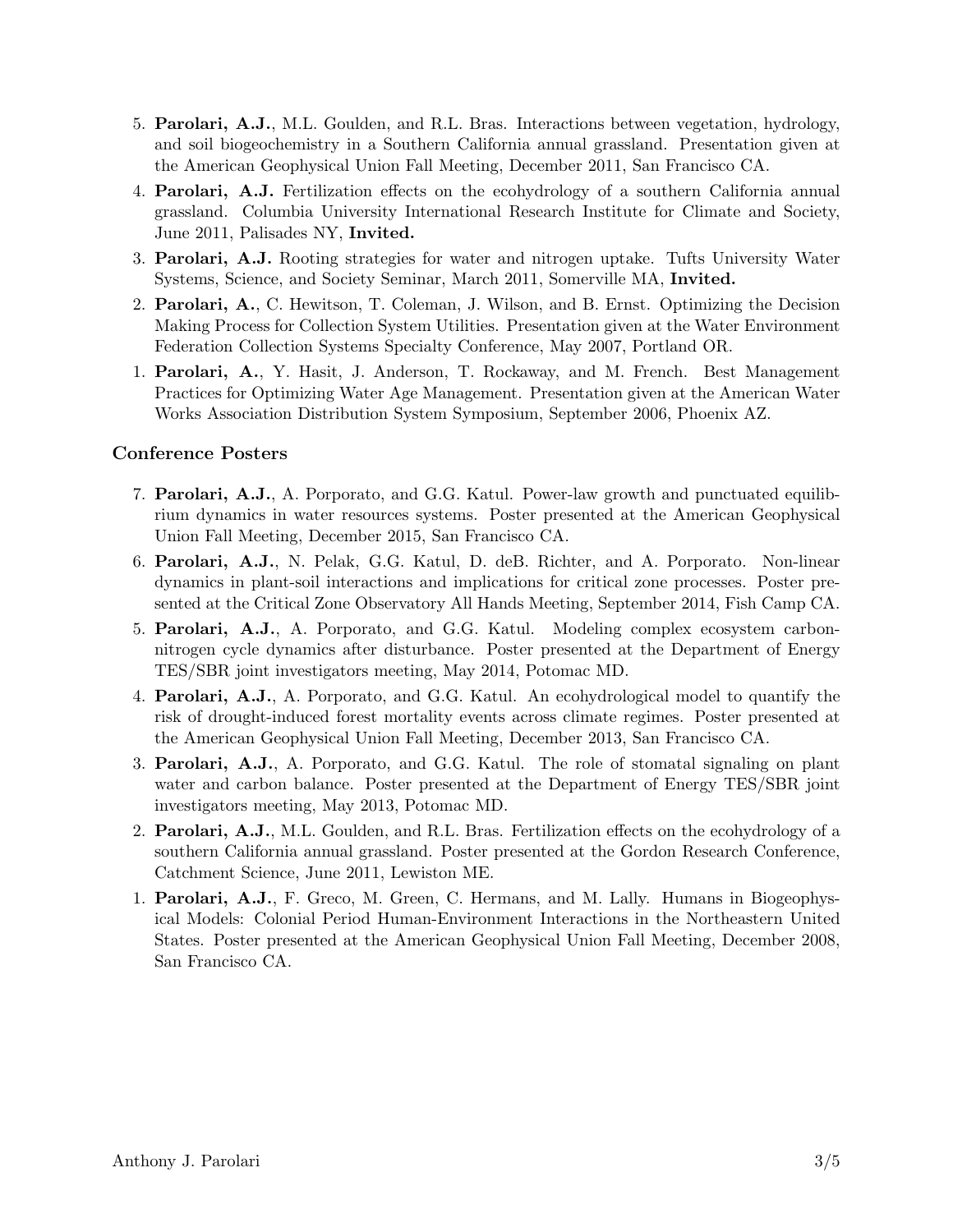# Teaching and Mentorship Experience

| 2015        | Instructor, Optimal Environmental Sensing (Duke)                      |
|-------------|-----------------------------------------------------------------------|
| $2014 - 16$ | Instructor, DRIVE Field Course (Duke)                                 |
| 2011        | Teaching Assistant, TREX Field Course (MIT)                           |
| 2010        | Teaching Assistant, Introduction to Hydrology (MIT)                   |
| 2010        | Graduate Student Mentor, Hydrologic Synthesis Summer Institute (CUNY) |

Student projects:

| $-$ Mark Bartlett    | Ph.D. Student | Rainfall-runoff modeling                  |
|----------------------|---------------|-------------------------------------------|
| - Norman Pelak       | Ph.D. Student | Coupled plant-soil dynamics               |
| $-$ Amanda Schwantes | Ph.D. Student | Remote sensing of tree mortality in Texas |
| - Henry Quach        | Undergraduate | Hydrologic controls on soil chemistry     |

### Awards and Honors

| 2015        | Nicholas School of the Environment Seed Grant Initiative, The role of plant water<br>storage on forest water stress and drought resilience: A comparison of continuum |
|-------------|-----------------------------------------------------------------------------------------------------------------------------------------------------------------------|
|             | and network approaches to model plant hydraulic pathways<br>$(\$9,800, 2 \text{ mo})$                                                                                 |
| 2015        | $(\$1,000)$<br>Duke Postdoctoral Professional Development Award                                                                                                       |
| 2015        | Lord Foundation of North Carolina grant for undergraduate research $(\$10,000, 1 \text{ yr})$                                                                         |
| 2014        | Lord Foundation of North Carolina grant for undergraduate research $(\$16,000, 1 \text{ yr})$                                                                         |
| 2011        | Nomination, Maseeh Annual Award for Excellence as a Teaching Assistant, MIT                                                                                           |
| <b>2008</b> | Northeast Consortium for Hydrologic Synthesis Fellow                                                                                                                  |
| $2007 - 10$ | National Defense Science and Engineering Graduate Fellow                                                                                                              |
| 2003        | UM Frank Lemper Memorial Scholarship                                                                                                                                  |
| 2003        | Chi Epsilon (served as secretary, vice president, and president)                                                                                                      |
| 2002        | UM James B. Angell Scholar                                                                                                                                            |
| 2002        | Tau Beta Pi                                                                                                                                                           |